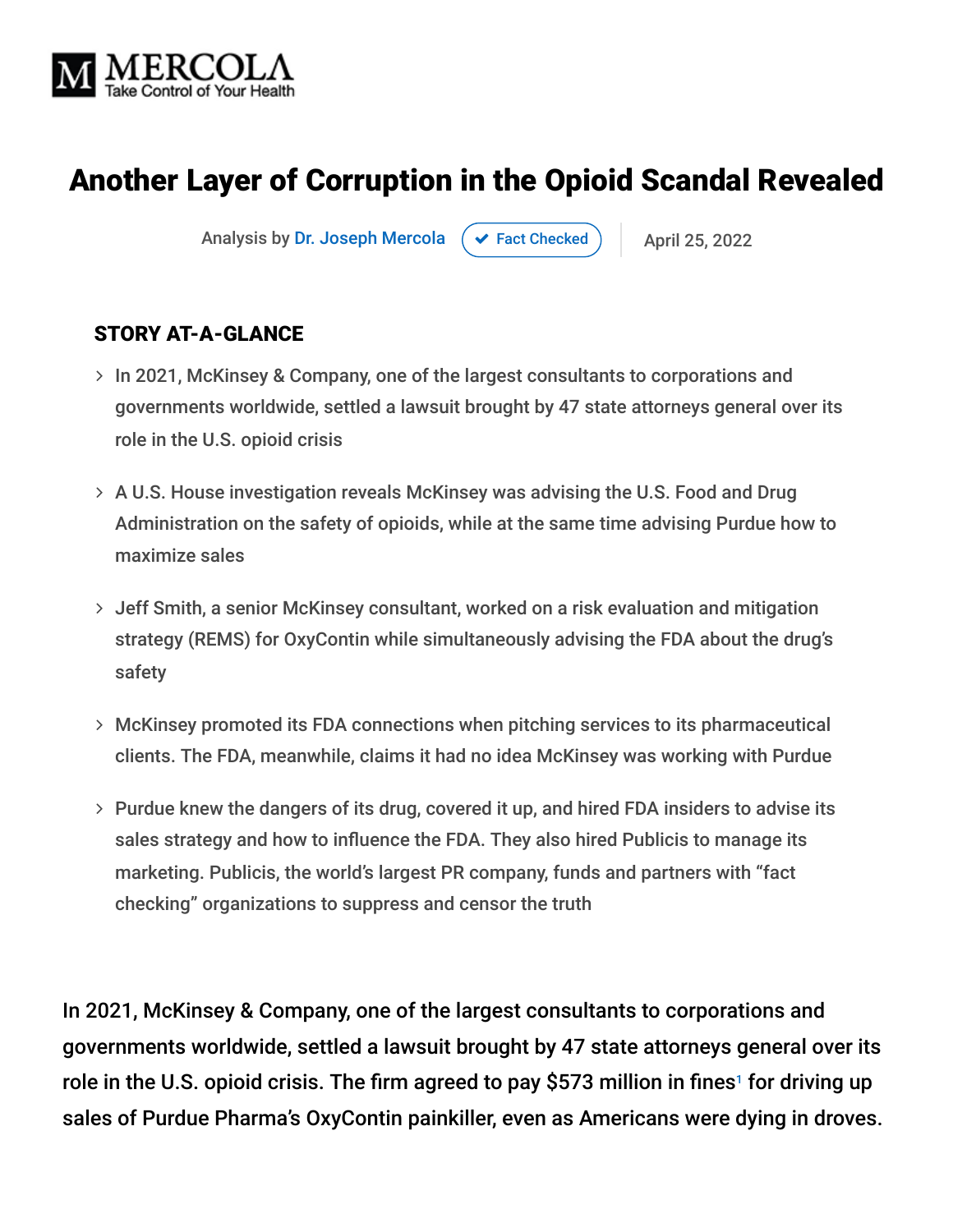Between 1999 and 2019, nearly 500,000 Americans died from overdoses involving opioid drugs, $2$  and false advertising and bribery were at the heart of this tragedy. As reported by The New York Times: 3

*"McKinsey's extensive work with Purdue included advising it to focus on selling lucrative high-dose pills, the records show, even after the drugmaker pleaded guilty in 2007 to federal criminal charges that it had misled doctors and regulators about OxyContin's risks. The firm also told Purdue that it could 'band together' with other opioid makers to head off 'strict treatment' by the Food and Drug Administration."*

## Worse Than We Thought

We now find out that the situation is even more corrupt than we previously thought. A U.S. House investigation<sup>4,5,6</sup> into McKinsey, based on materials obtained through the discovery process of this and other lawsuits, has revealed McKinsey was advising the FDA on the safety of opioids, while at the same time advising Purdue how to maximize sales.

In one instance, McKinsey wrote "scripts" for Purdue to use in its meeting with the FDA to discuss the safety of OxyContin in pediatric populations. In another, Jeff Smith, a senior McKinsey consultant, worked on a risk evaluation and mitigation strategy (REMS) for OxyContin while simultaneously advising the FDA about the drug's safety. 7

As noted by investigative journalist Paul Thacker, $^{\rm s}$  "Just think about that for a moment  $$ for years McKinsey played both cop and robber." As reported by The New York Times, April 13, 2022:9

*"Since 2010, at least 22 McKinsey consultants have worked for both Purdue and the FDA, some at the same time, according to the committee's 53-page report ...*

*The firm provided no evidence to the committee that it had disclosed the potential conflicts of interest as required under federal contracting rules — an*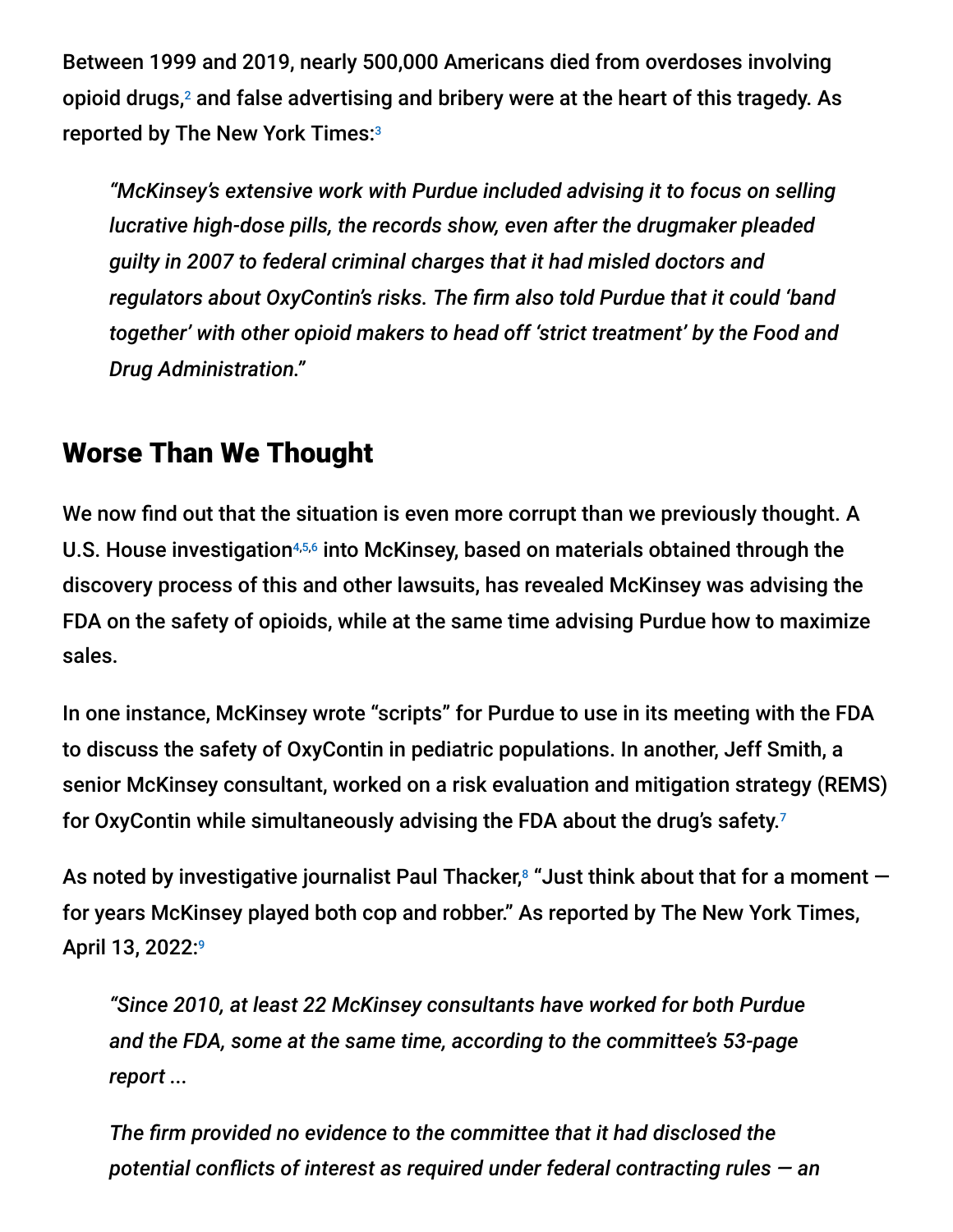*'apparent violation,' the report said.*

*McKinsey also allowed employees advising Purdue to help shape materials that were intended for government officials and agencies, including a memo in 2018 prepared for Alex M. Azar II, then the incoming secretary of health and human Services under President Donald J. Trump.*

*References to the severity of the opioid crisis in a draft version of the memo, the documents show, were cut before it was sent to Mr. Azar.*

*'Today's report shows that at the same time the FDA was relying on McKinsey's advice to ensure drug safety and protect American lives, the firm was also being paid by the very companies fueling the deadly opioid epidemic to help them avoid tougher regulation of these dangerous drugs,' Representative Carolyn Maloney, the New York Democrat who chairs the committee, said in a statement ...*

*A bipartisan group of lawmakers last month introduced legislation aimed at* 10 *preventing conflicts of interest in federal contracting, citing McKinsey's experience with Purdue and the FDA."*

The FDA, in response, has stated that it "relies on its contractors to assess and report potential conflicts of interest," The New York Times reports.<sup>11</sup> In other words, it's just pointing fingers and refusing to take responsibility for working with advisers that clearly could, and should, be suspected of having ulterior motives, based on their client base.

Isn't it obvious that McKinsey, working to improve sales for its opioid-making clients, might give the FDA biased advise on behalf of those clients? Remarkably, in October 2021, the FDA wrote $^{12}$  to senators claiming they had no idea McKinsey was even working for Purdue, and didn't find out about it until media reported it in early 2021.

It seems beyond irrationally foolish that the press could find out about it, but not the FDA — somewhat like the head of the CDC, Dr. Rochelle Walensky, going on CNN and quoting Pfizer press releases as factual data.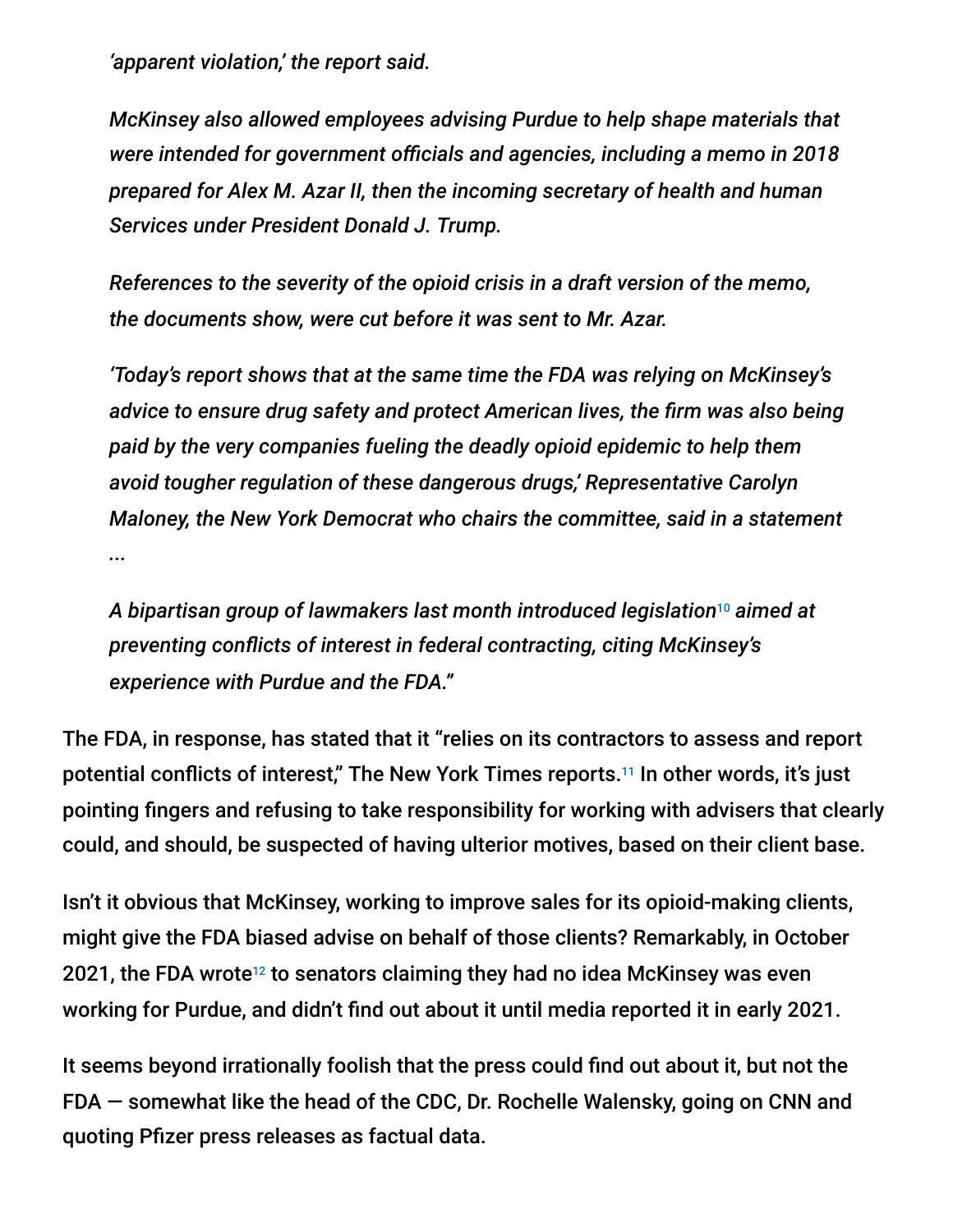## McKinsey Advised FDA on Opioid Safety

The FDA hired McKinsey as an adviser in 2011. The company worked with the FDA office overseeing drug companies plans to monitor safety of risky products such as opioids, and internal documents show that, on multiple occasions, McKinsey promoted its FDA connections when pitching services to its pharmaceutical clients. 13

For example, in a 2009 sales pitch, McKinsey wrote that it provided direct support to regulators, "and as such have developed insights into the perspectives of the regulators themselves." 14

In a 2014 email to Purdue's chief executive, McKinsey consultant Rob Rosiello wrote, "We serve the broadest range of stakeholders that matter for Purdue. One client we can disclose is the FDA, who we have supported for over five years." 15

Evidence also suggests McKinsey took "steps to limit material that could be subpoenaed" once Purdue was sued, The New York Times reports.<sup>16</sup> In one instance, printed hardcopies of slide decks were sent to Purdue instead of being emailed because they knew Purdue staff would be deposed and didn't want their email correspondence to "get sucked into it."

## Did McKinsey Influence FDA Commissioner?

The Interim Majority Staff report<sup>17</sup> by the Committee on Oversight and Reform, titled "The Firm and the FDA: McKinsey & Company's Conflicts of Interest at the Heart of the Opioid Epidemic," published April 13, 2022, also includes emails in which McKinsey employees claim to have influenced an opioid safety speech by then-FDA commissioner Dr. Scott Gottlieb.

Gottlieb denies the accusation, but the fact that McKinsey was working so intimately with the FDA means they certainly would have been capable of such influence. Gottlieb also has financial ties to the opioid industry, having received \$45,000 in speaker's fees from companies that manufacture and distribute opioids. 18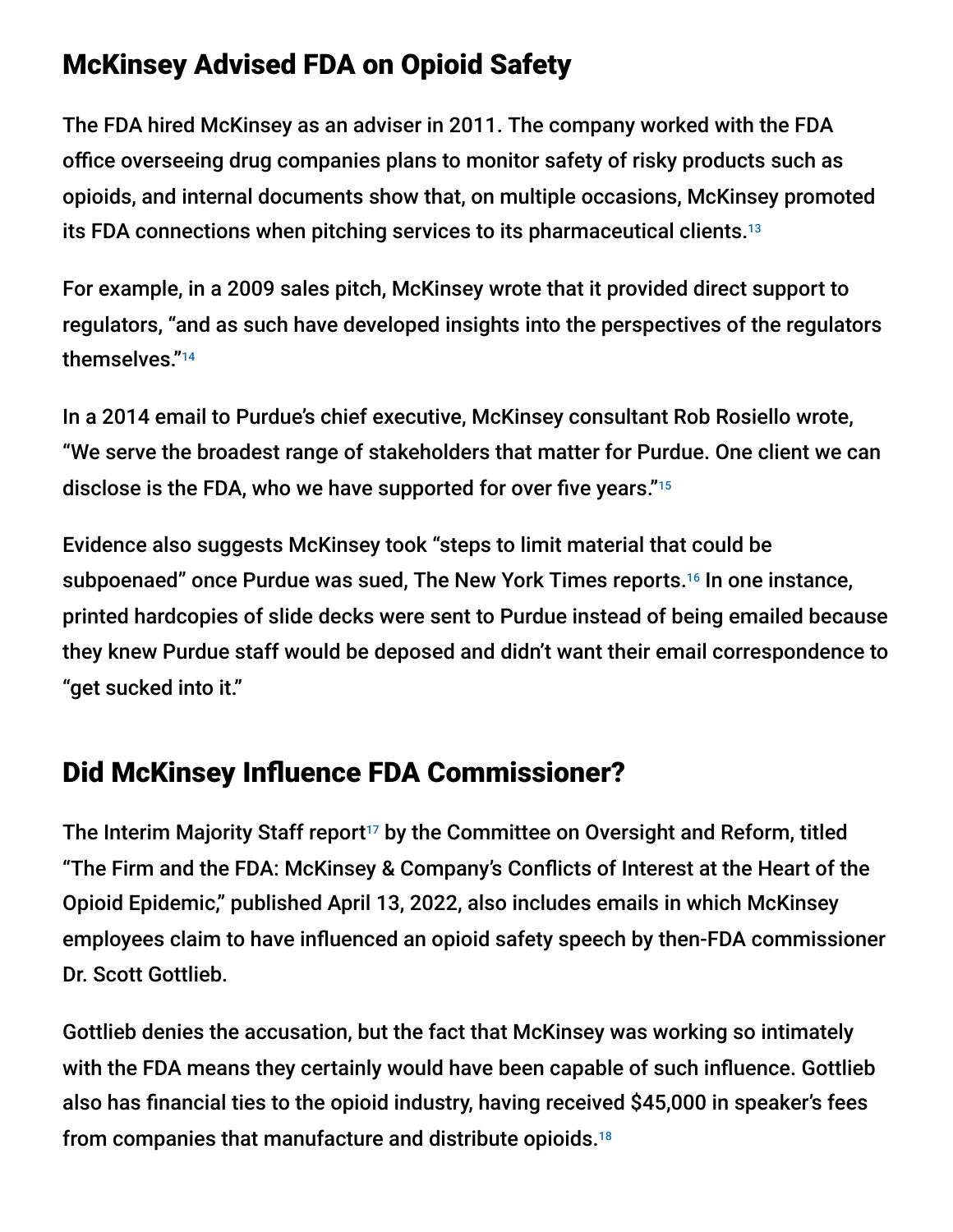In 2012, Gottlieb also wrote a Wall Street Journal essay, attacking the Drug Enforcement Administration (DEA) for pursuing the criminal activity of opioid distributors, saying it would burden patients, "including those with legitimate prescriptions who may be profiled at the pharmacy counter and turned away." 19

## Intent to Harm

What we have here is a picture of gross conflicts of interest with an apparent intent to harm. Purdue Pharma was as crooked as they come, conducting sham studies and bribing doctors to prescribe its highly addictive opioid, while its consultant, McKinsey advised the FDA on the drug's safety.

At the same time, Purdue also worked with the Publicis Groupe — the largest PR company in the world as of November 2021 $20$  – which funded the startup of NewsGuard, a "fact checking" group that rates websites on criteria of "credibility" and "transparency." In April 2021, Publicis partnered with NewsGuard specifically "to fight the 'infodemic' of misinformation about COVID-19 and its vaccines." 21

NewsGuard's health-related service, HealthGuard,<sup>22</sup> is also partnered with the Center for Countering Digital Hate (CCDH)  $-$  a progressive U.K.-based cancel-culture leader<sup>23</sup> with extensive ties to government and global think tanks that has labeled people questioning the COVID-19 vaccine as "threats to national security."

At the beginning of May 2021, the Massachusetts attorney general filed a lawsuit 24,25 against Publicis Health, accusing the Publicis subsidiary of helping Purdue create the deceptive marketing materials used to mislead doctors into prescribing OxyContin. 26,27,28,29

**<sup>66</sup>** Purdue knew the dangers of its drug, covered it up,<br>hired FDA insiders to advise its sales strategy and **hired FDA insiders to advise its sales strategy and influence the FDA, and a PR company that had the**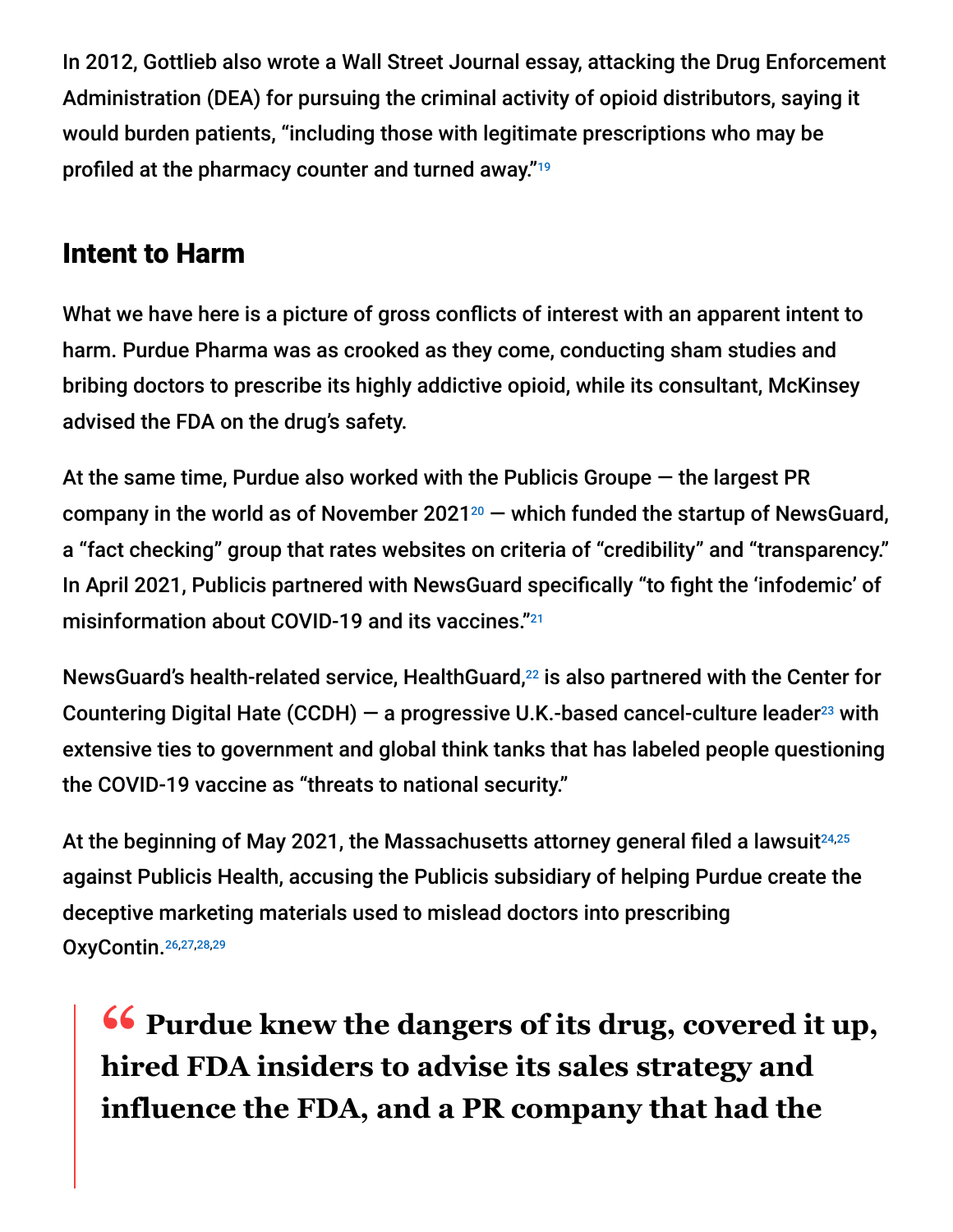# **ability to suppress and censor negative news to manage its marketing.**<sup>22</sup>

Like Purdue, Publicis also cashed in on the opioid addiction it helped create by pitching its services to organizations working to end addiction. As reported by Forbes, $30$  the agency "won the account to work on drugfree.org after touting how it's been 'immersed in the evolving national opioid medication dialogue going on between pharma companies, the government and FDA, and the public via inside access as a trusted and informed consulting partner.'"

So, to summarize, Purdue knew the dangers of its drug, covered them up, hired FDA insiders to advise its sales strategy and influence the FDA, and is connected with a PR company that had the ability to suppress and censor negative news to manage its marketing. It's hard to describe this scheme as anything but intentional mass murder.

## The Spin Doctors

The reality may even be worse, and much larger, than that, seeing how Publicis is also a partner of the World Economic Forum (WEF),<sup>31</sup> which is leading the call for a "reset" of the global economy and a complete overhaul of our way of life. 32

As detailed in the featured video, Publicis' fingerprints can be found throughout the net of censorship and misdirection that is now being cast across the digital landscape. As the No. 1 PR company in the world, Publicis has just the right credentials and influence to pull off a deception of this size.

It's part of an enormous network that includes international drug companies, fact checkers and credibility raters, Google, Microsoft, public libraries, schools, the banking industry, the U.S. State Department and Department of Defense, the World Health Organization and Disney, just to name a few. As noted by investigative reporter David Marks in "How PR Giant Publicis Promotes Greed, Deception on Behalf of World's Most Powerful": 33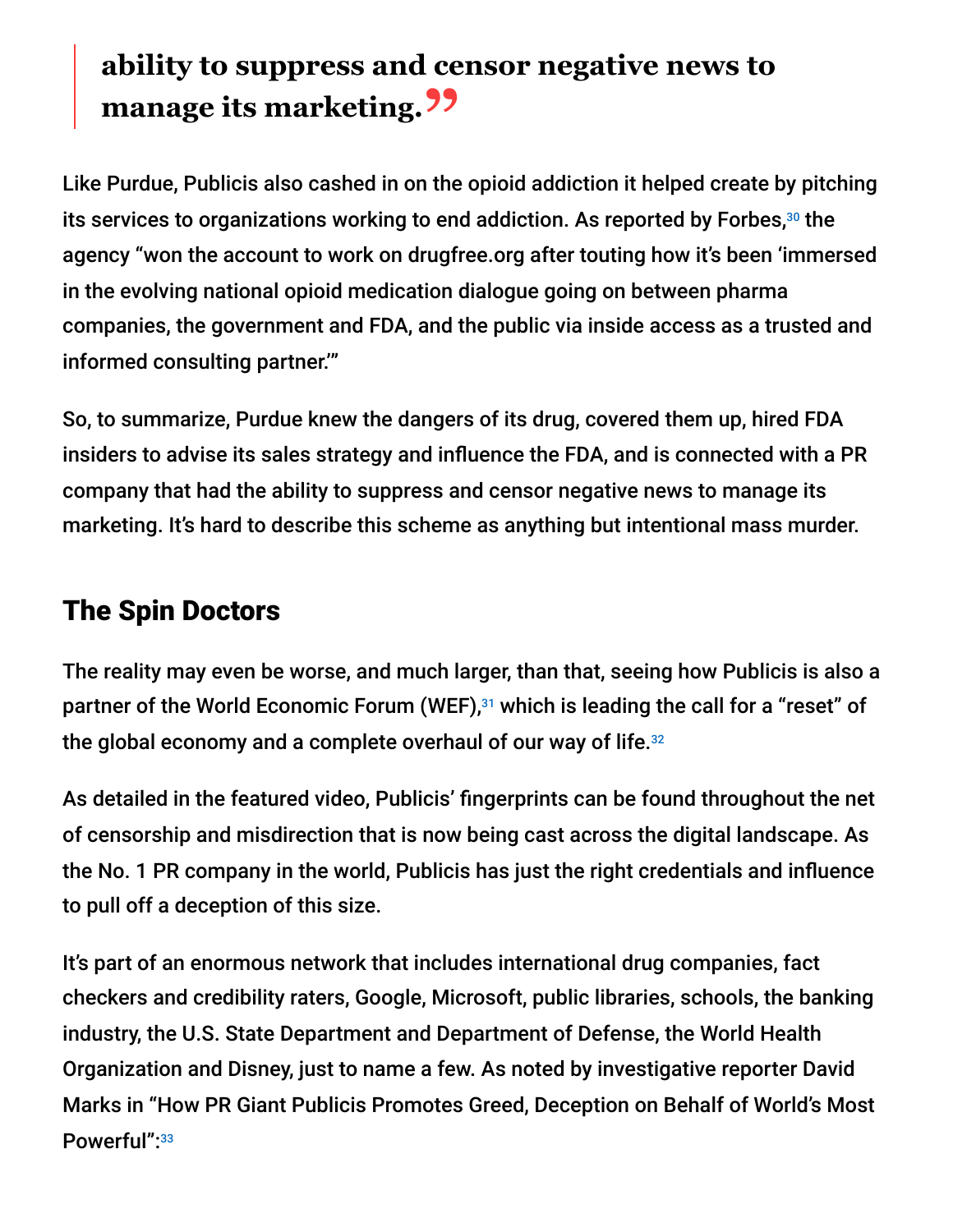*"The essential skill of these expert spin doctors is their ability to fabricate a favorable interpretation of damaging information or activity or diminish the impact of the truth.*

*Through tried and true psychological ploys, repetition of false information or casting doubt on factual realities, ad agencies and PR firms target those who need to be influenced on behalf of their clients ...*

*An examination of one of the largest entities neck-deep in managing these mass psychological operations reveals the depth of the dysfunction afflicting the planet. The vast activities of the Publicis Groupe demonstrate how the tentacles of greed, profit and privilege connect the catastrophic agendas of the most powerful enterprises on Earth ...*

*Using sophisticated social psychology and incorporating the cutting edge of artificial intelligence, Publicis PR experts are masters of damage control, the manipulation of words and people, and of selling the unsellable. Publicis is organizing influential activities worldwide, overtly revealing its mission and priorities.*

*... [Its] website reveals who actually benefits from the company's services: 'The entire Publicis Groupe transformation was designed to put clients at the center of all we do. Their needs and objectives drive the solutions we provide in order to help them win and grow' ...*

*In considering the range of activities Publicis engages in, the dots are so close there is no need to connect them. The PR giant's methodology is transparent.*

*Whether promoting opioids or pushing vaccines, rebranding status quo profiteering as a Great Reset, supporting cigarette sales, disguising the true nature of the fossil fuel industry, increasing soft drink consumption or covering for assassinations — Publicis has all the skills and facilities to create whatever fabrications are needed to sell products and influence how their wealthy collaborators are viewed.*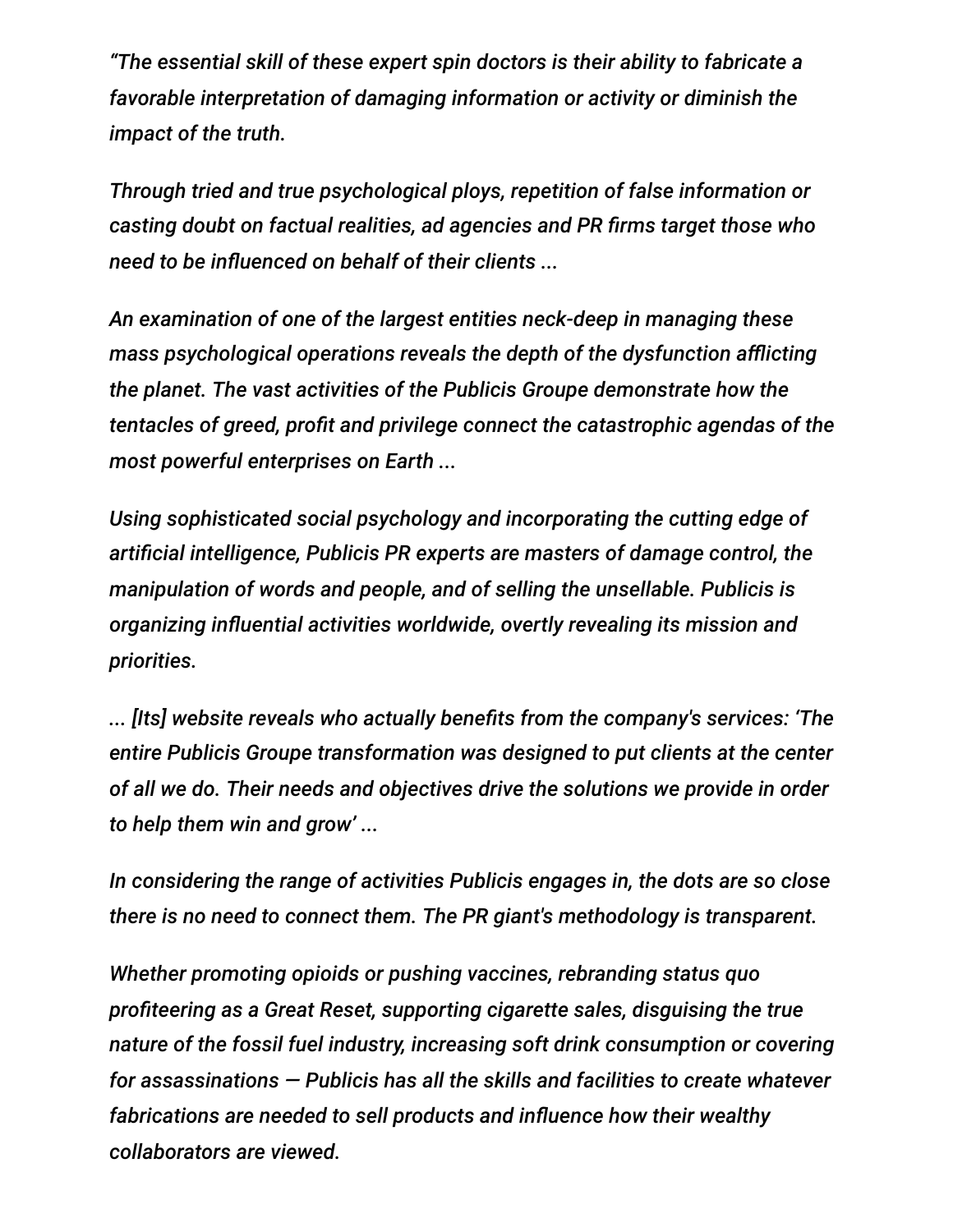*The Publicis Groupe and its allies are at the hub of a worldwide insidious, destructive disinformation campaign, relying on the duplicitous ways of advertising and public relations in the loyal service of clients."*

## A Plan to Drug the Useless Eaters?

As a WEF partner and global PR machine for some of the most powerful industries on the planet, it seems reasonable to assume Publicis is helping to coordinate the WEF's Great Reset agenda. Sadly, that includes not only the management and control of the peoples of the earth, but also the elimination of "undesirables."

In a 2015 interview (video above), Yuval Noah Harari, a history professor and adviser to WEF founder Klaus Schwab, discussed what Schwab refers to as The Fourth Industrial Revolution (i.e., transhumanism), noting that we're now learning to "produce bodies and minds" (meaning augmented bodies, and cloud and artificial intelligence-connected minds) and that one of the greatest challenges we face will be what to do with all the people that have become obsolete in the process.

How will unaugmented people find meaning in life when they're basically "useless, meaningless"? How will they spend their time when there's no work, no opportunity to move up in some kind of profession? His guess is that the answer will be "a combination of drugs and computer games."

This raises a disturbing question. Was the opioid crisis the result of an intentional plan  $-$  a conspiracy in the literal sense of the word  $-$  to hook the masses on an addictive drug? This is purely speculative, of course, but it surely fits in with The Great Reset agenda as a whole.

If people are addicted, the drug and medical industries make money (and they're without doubt part of The Great Reset network), and if people die, well, that's in accordance with The Great Reset plan too, as they insist there are too many "useless eaters" on the planet, and they either must be managed or eliminated.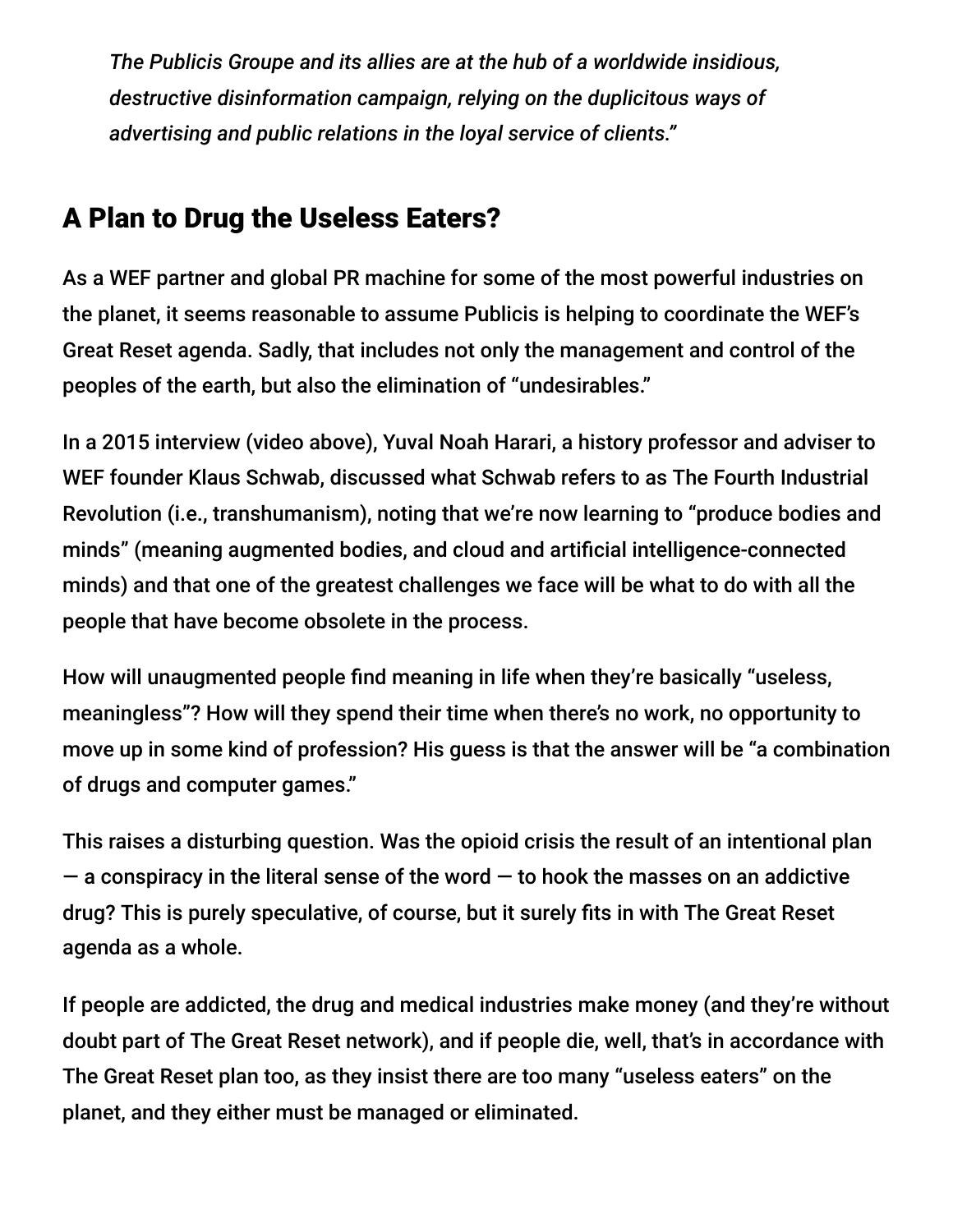## Publicis Is Part of the Global Monopoly

In closing, it's worth noting that Publicis is partially owned by the Vanguard Group,<sup>34</sup> one of the two largest asset management firms in the world. Together with BlackRock, Vanguard has a hidden monopoly on global asset holdings and exerts control through their ownership of some 1,600 American companies. 35

Combined, BlackRock and Vanguard own nearly 90% of all S&P 500 firms.<sup>36</sup> To learn more about how Vanguard and BlackRock own just about everything in the world, and have monopoly control over all industries, check out the 45-minute video above, "Monopoly — Follow the Money."

In short, the idea that there is competition in the marketplace is a cleverly disguised illusion. In reality, everything is controlled by a small group of asset managers that win no matter what. The end goal is to own and control all the world's assets, which includes people.

The WEF slogan "You'll Own Nothing and Be Happy" really summarizes The Great Reset plan for mankind. They will own everything; you will own nothing, not even your own body, and you'll be too drugged up and lost in a make-believe computer game world to realize you're a slave. If they can somehow make a profit from your useless existence, they'll let you live. If they can't, you'll be eliminated. That's really what the plan comes down to.

The plan for global authoritarianism is advancing with each passing day, but all is not lost yet. By informing ourselves and sharing what we know with others, we can reach the critical mass needed to end their plan and take back control.

It's going to require standing together, unified in favor of freedom and liberty. It's going to require legal and legislative efforts to weed out the corruption and infiltration that has occurred throughout the corporate world and our governments. It's going to require honest men and women to step into positions of power that they never wanted. It may take a lot of time and effort, but if we want our descendants to experience freedom, no price can be too great to pay.